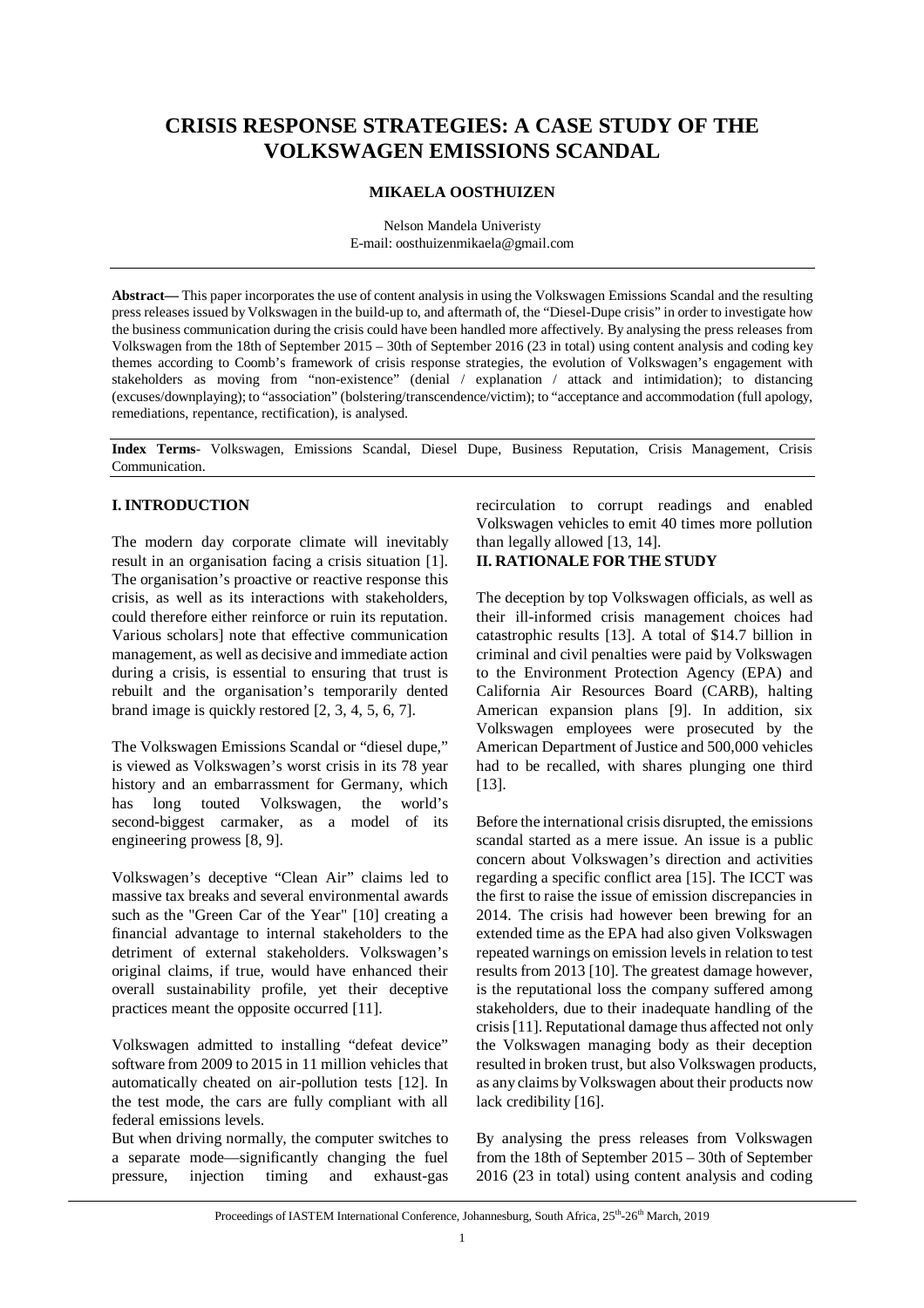key themes according to Coomb's framework of crisis response strategies, the evolution of Volkswagen's engagement with stakeholders as moving from "non-existence" (denial / explanation / attack and intimidation); to distancing (excuses/downplaying); to "association" (bolstering/transcendence/victim); to "acceptance and accommodation (full apology, remediations, repentance, rectification), is analysed.

### **III. RESEARCH**

#### **A. Research Methodology**

This research employed the use of a case study which was investigated according to content analysis. A case study is a thorough and rigorous analysis of a certain research problem which concentrates on a specific issue to provide a complete account of events, relationships, experiences or processes [17]. The Volkswagen Emissions Scandal was therefore the case analysed according to content analysis through concentrating on the content, underlying themes and significance of the communicative textual features of official press releases [18,19].

B. Research Design, Data Collection and Processing Through using the Volkswagen Diesel-Dupe as a case study, content analysis was employed to sift through the data from the press releases. Press releases between the featured timeline were abstracted from the official Volkswagen press release archives. In processing the data a combination of Creswell [20] and Tesch's [21] model was and so the researcher:

(1) Organised and formulated the data for analysis by

extracting the information of the selected case study

(2) Read through all data within the outline timeline within the Vokswagen archives in order to get an overall sense of the information and wrote down emerging ideas

(3) Coded the data by organising it into themes of information through identifying the most expressive words for themes while endeavouring to reduce the sub themes by combining similar concepts

(4) Interpreted the results of the analysis according to Coombs [22] outlined framework (see Annexure A).

### **IV. FINDINGS**

Volkswagen's crisis is categorised as a "transgression" as it was an internal and intentional act that knowingly placed stakeholders and the publics at risk and managers used their authority to mislead regulators and consumers [23, 24]. The scandal was, neither an error, nor an accident, but rather purposefully crafted deception and fraud [25]. Scholars have noted that the most effective way to manage an issue of "transgression" is to follow the acceptance and apology tactics [24]. Volkswagen however, only employed these tactics after extensive and excessive reputational damage had already been inflicted. As the crisis gained momentum, Coombs' [22] three basic response options of deny, diminish and deal were employed (see Figure 1).



**Figure 1: Coomb's response options**

## Source: Coomb 2016 [22] **A. Non-Existence Response Strategy**

Volkswagen employed denial tactics by glossing over allegations. Volkswagen took various warnings from environmental investigations for granted until they received the EPA's threat to ban Volkswagen's 2016 model cars. They dismissed allegations, claimed no organisational responsibility and denied the issues to both internal and external stakeholders asserting that they "do not and will not tolerate violations of any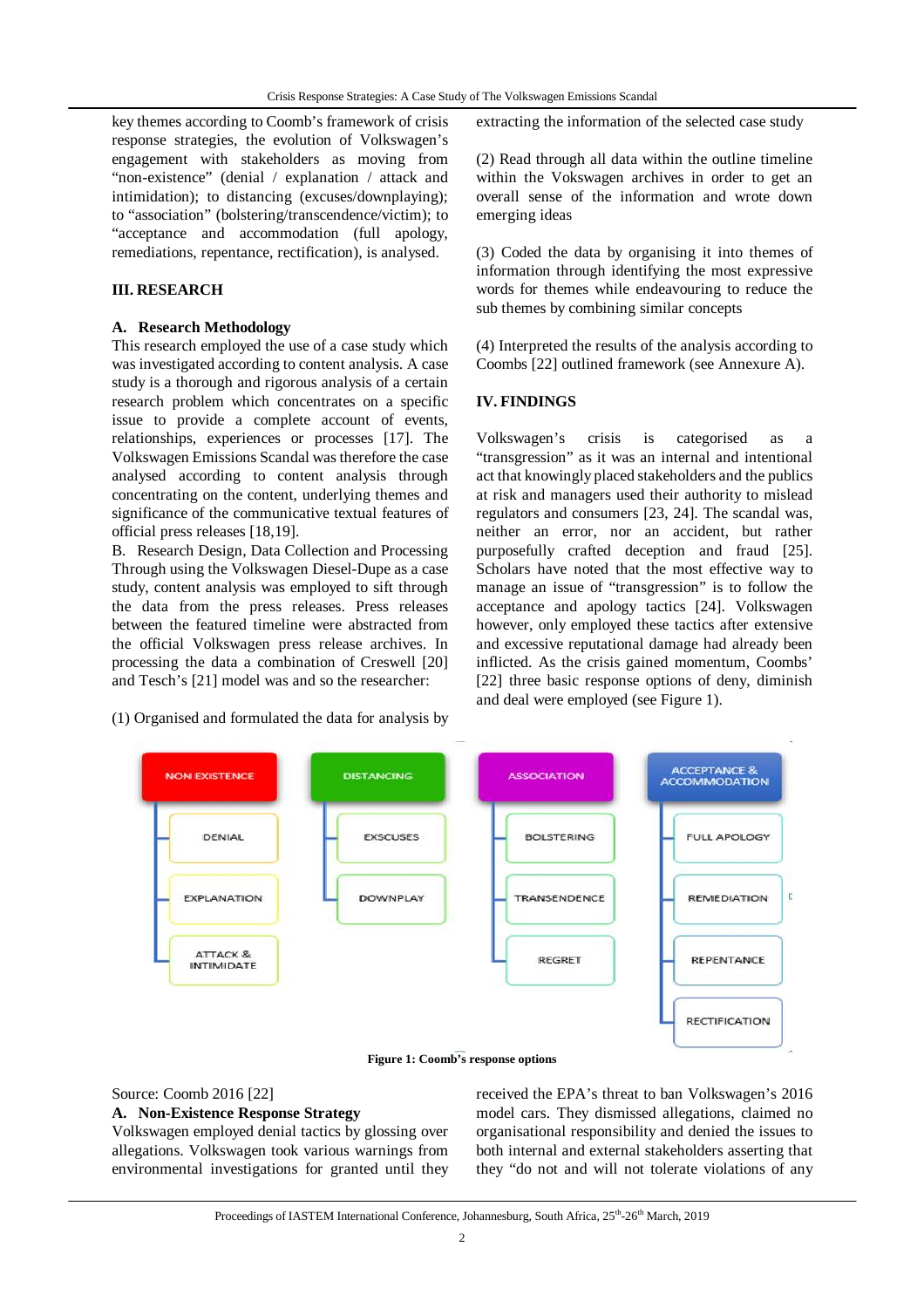kind" [20-09-2015] [26]. Initial press statements even go so far as to contain mild warnings to stakeholders to "desist from taking any action at this time" [18-09-2015], thus trying to gloss over the problem and proceed with business as usual. Furthermore, internal stakeholders were also mislead when, upon investigation, Volkswagen managers destroyed documents related to the scheme [24] thus going against their assurance in press statements that they were "cooperating with investigators" [18-09-2015].

Volkswagen built on their denial tactics through explanations, namely, clarifying why there is no crisis. For over a year before the revelation, Volkswagen had justified the emissions discrepancies to stakeholder regulators such as the EPA as mere technical glitches [26]. Volkswagen's further insistence to stakeholders that any indications of spikes in pollution levels were technical errors and not proof of any true emissions issues [27].

Volkswagen used attack and intimidation tactics to whistle-blower stakeholders such as regulators and environmental activists through actively confronting the groups, instigating the threats and threatening to sue them for the supposedly unfounded claims [22]. Volkswagen engineers tried to "discredit the findings," blaming technical reasons for the inconsistent test results [10]. The rhetoric of Volkswagen press statements further illustrates this, as reference is made to 'fixing this issue' indicating an intention to quickly do away with the issue irrespective of its consequences to humans and the environment, while mention to "alleged findings" all aim to question the credibility of the investigations by regulatory stakeholders such as the EPA and CARB [13].

## **A. Distancing Response Strategy**

After this initial stage, distancing tactics were employed:

Excuses were then provided. In any crisis there is often one individual who becomes the spokesperson for the situation [28]. Many top officials pleaded ignorance of the wrongdoing with then CEO Prof Winterkorn "shocked" by the revelations [23-09-2015] [9]. Justifying his lack of knowledge to external stakeholders, he stated that it was not possible to control every aspect of the Volkswagen group vehicles as there are sixty different models, five different brands, three different engines and two different transmissions [25].

Volkswagen downplayed the severity of the situation at every avenue, such as labelling the legal prosecutions as "rumours" in press statements [22]. When further analysing the language content of Volkswagen press statements issued to external

stakeholders such as the general public, Volkswagen educates the public about the issuance of a mere "notice" from the EPA, thus belittling the serious nature of a regulatory stakeholder, the EPA's petition [29]. Emphasis is furthermore placed on the fact that even though international regulations were violated, the cars remained safe to drive with statements such as "at no time was the safety of our customers compromised" [06-10-2015].

### **B. Association Response Strategy**

As the crisis mounted, association tactics came to the fore:

Through bolstering tactics, Volkswagen seeks to remind stakeholders of its past sustainability efforts, by for example, mentioning that Volkswagen had won "Green Car of the Year" [22]. Volkswagen promotes its "green" brand image by constantly positioning it as an organisation that deeply cares for the environment through its "Clean Diesel" as an alternative to hybrid and electric vehicles [9]. Attempts are therefore made to associate Volkswagen with its history of sustainable practices, whilst simultaneously distancing itself from "certain emission matters" which in itself conceal the unethical practices nature of the allegations and makes no acknowledgement of wrongdoing. Press releases included statements such as "it is inconsistent that the company involved in this emissions issue is also a company that has invested in environmental efforts to reduce the carbon footprint in our factories around the world" [08-10-2015].

Transcendence was evident in Volkswagen's aims to dilute the negatives from the crisis with a more important positive sustainable end goal [25]. The Volkswagen Strategy 2025, launched after the crisis, praises the transparent discussion of core issues within the automobile industry and attributes this revelation to meaningful innovations to fast-track sustainability in all vehicles [30]. Furthermore, the flawed emissions testing systems in comparison to real-world driving, was brought to light [9] and steps are now being taken to cover testing loopholes and assess legal compliance to provide fair comparisons (Zhou, 2016). Volkswagen is also paying an additional \$225 million toward projects that reduce NOx emissions [9]. The fact that the crisis place pressure on the whole automotive industry and caused in-depth scrutiny by government inspectors worldwide [31] is proposed as a positive effect. Volkswagen is therefore claiming its crisis has uplifted environmental ethics in the general automobile industry, thus inadvertently trying to position itself positively to external stakeholders.

Volkswagen furthermore denied intention of harm and portrayed itself as a victim by blaming the crisis on factors beyond their control [22]. Volkswagen often blamed outside organisations by making reference to "impossibly strict" governmental regulation and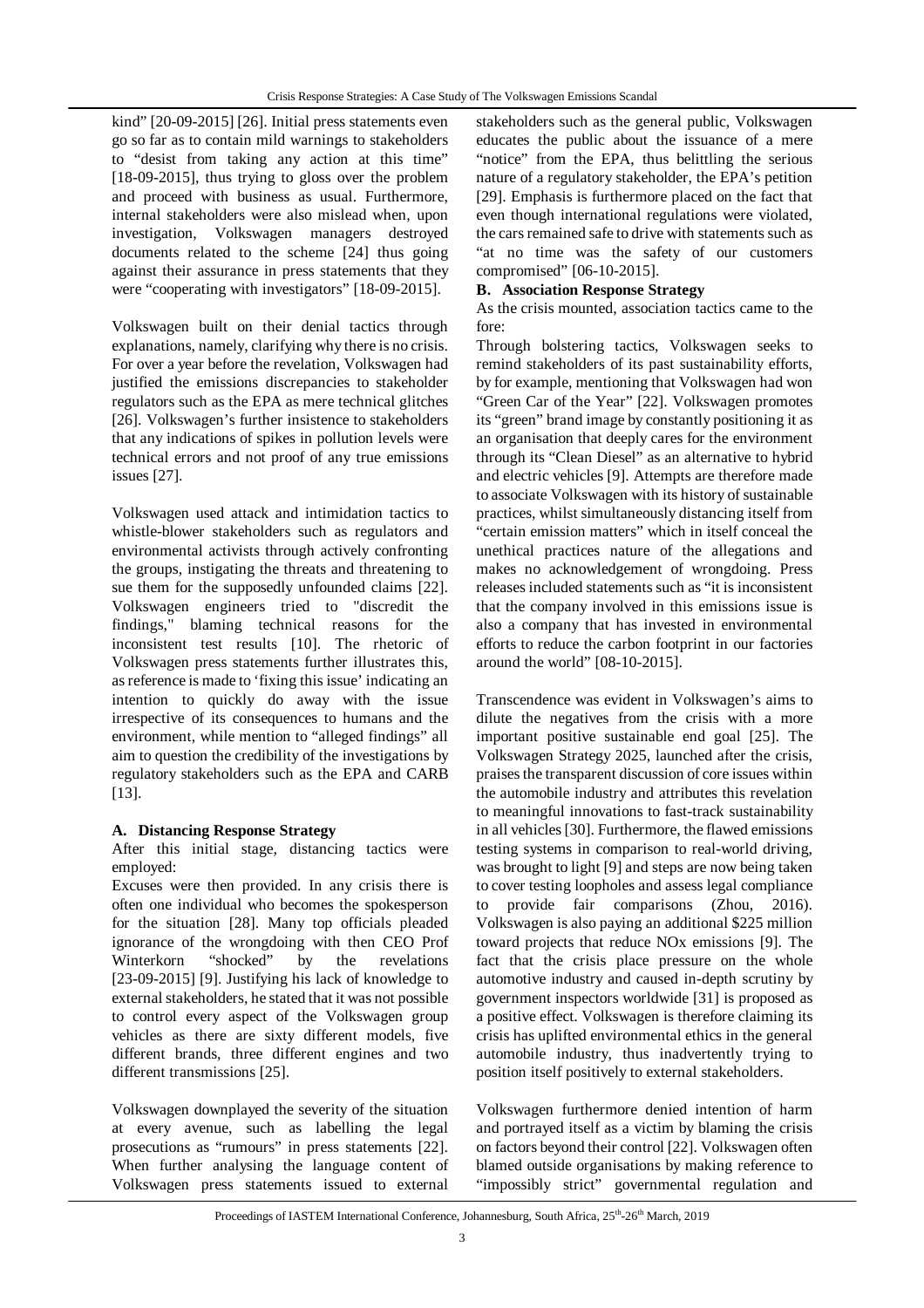environmental expectations [11] with America having the strictest clean air regulations in the world and a history of enforcing them [12] thus subtly blaming their unethical practices on the attempts of attainment of impossible sustainability standards [8]. Their campaign thus aimed to affect criteria used to judge policies and policymakers and change acceptable social norms by highlighting that all automaker companies struggle to adhere to these allegedly unfair regulations and that many other manufacturers have been unethical in some of their tests as well [4]. For example, a £1million investigation by the United Kingdom (UK) government uncovered the illegal use of temperature-based cheating mechanism to pass lab tests by other car manufacturers [31]. It furthermore emphasised how the Volkswagen brand had become part of the American culture with statements such as "over the 60 years Volkswagen has been in the United States, it has become part of the American culture and employed more than 6,000 Americans in 60 facilities across the United States" [08-10-2015].

D. Acceptance and Accommodation Response Strategy

Finally Acceptance and Accommodation were employed:

Volkswagen initially tried to avoid a full apology as apologies leave an organisation open to legal liabilities [22]. The delay of their apology caused serious reputational damage as admission came only after the EPA threatened to withhold approval for the company's 2016 Volkswagen and Audi diesel models [10]. It was therefore not social decency that caused their admittance, but rather financial motives [16]. As soon as the risk of car sales was evident, then and then only, did the company admit wrongdoing [12]. This moment of publicly accepting full responsibility as "mortification," where Volkswagen loses credibility by admitting guilt and pleading for forgiveness with stakeholders [22]. Statements such as "Volkswagen takes full responsibility for our actions, and we intend to make things right" [29-10-2015].

Once responsibility was accepted, Volkswagen announced remediation plans via initial protection instructing information about what stakeholders need and want to know [22]. Over 500,000 vehicles were recalled and Volkswagen gave external stakeholder consumers the choice to sell back their cars to an internal stakeholder Volkswagen dealership owner as part of a \$10 billion buyback programme [9]. Consumers could also alter their vehicles to adhere to American emission standards [8]. A total of \$4.3 billion in criminal and civil penalties were paid to external stakeholder regulators such as the EPA and CARB [28]. Outside law firms were employed by Volkswagen in order to "objectively investigate" proceedings [25-09-2015]. Due to the delayed tactics, many consumers viewed these measures as "too little too late" [14].

Repentance was eventually achieved. Expressing concern, compassion and regret when attending to victim concerns works as an extension of an apology [22]. Volkswagen's crisis manager, Horn dealt with the aftermath of a crisis by addressing the stakeholders directly and admitting that the company "broken the trust of customers and the public" and "neglected professional responsibility" [08-12-2015] [25]. The promise of holding guilty parties accountable is also evident in this strategy as it was noted that "all participants in these proceedings will be subject to the full consequences" and subsequently many top managers stepped down [01-10-2018].

Rectification, as an accommodation strategy, was then employed by taking corrective action among internal stakeholder employees to prevent a crisis of this nature at Volkswagen. As noted in press releases most important task will therefore be to win back the trust we have lost Volkswagen therefore eventually delivered on its promise to "do everything necessary in order to reverse the damage caused" [20-09-2015]. Corrective action involved steps taken by the accused to repair damage and avoid reoccurrence of issues. Volkswagen's Strategy 2025 "TOGETHER" is an example of this, where steps are put in place to create a "new, better and even stronger Volkswagen" [28-06-2016] [30]. Volkswagen furthermore issued a statement that "the company has set up websites where customers can check whether their vehicles are affected by entering the chassis number" [06-10-2015]. Volkswagen furthermore promised to "provide owners of the vehicles affected by the emissions with a \$500 Volkswagen Prepaid Visa Loyalty Card, a \$500 Volkswagen Dealership Card and no-charge 24-hour Roadside Assistance for three years" [15-11-2015].

Volkswagen was instructed to create an additional fund to assist stakeholders suffering from the environmental harmful effects caused by Volkswagen cars' pollution to the environment [8]. The American Justice Department, as a regulatory stakeholder, placed the company under an independent corporate compliance monitor, while the prosecution of individuals responsible for the crimes continues [24]. Volkswagen promised to "re-establish credibility by uncovering the full truth of what happened" [11-01-2016]. Fines to the various regulatory bodies were also paid and "Volkswagen agreed to creating a \$2.7 billion environmental remediation fund and to invest \$2 billion in initiatives to promote the use of zero emissions vehicles in the US" [28-06-2016]. Furthermore, franchise owners who had suffered losses were compensated in part as Volkswagen "agreed to make a maximum total of \$1.208 billion in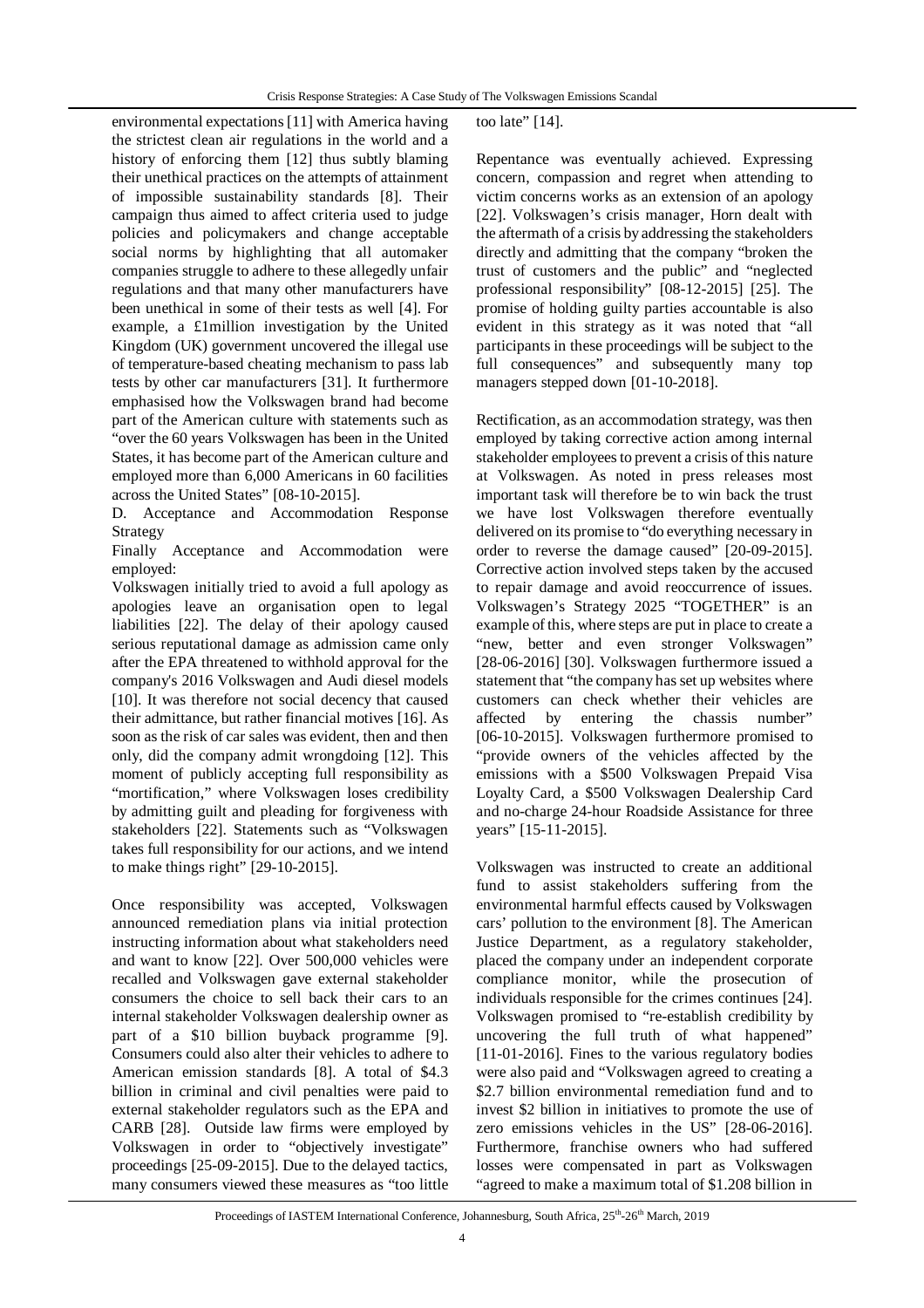cash payments to eligible dealers and to provide additional benefits to resolve alleged past, current and future claims of losses in franchise value" [30-09-2016].

### **CONCLUSION**

It is therefore clear from analysing the textual data of press releases of the Volkswagen group between the September 2015-2016 period that selecting a suitable crisis response strategy from the onset can save and salvage a reputation. Using Coombs response strategy framework [22], it was clear that as the issues reached crisis point, Volkswagen tried various ineffective means to deal with the emerging problems. These findings are key for future businesses to understand that when a transgression has occurred, the best strategy is to implement acceptance and accommodation response strategies from the onset (such as issuing a full apology/offering remediation/expressing repentance/proposing steps to rectify the damage), instead of first trying to evade blame through non-existence strategies (denial/explanation/attack/intimidation); to distancing (excuses/downplaying); to "association" (bolstering/transcendence/victim).

### **REFERENCES**

- [1]Murray, K & White, J. 2004. A report on the value of public relations as perceived by organisational leaders. Views on Reputation Management [Online]. Available at: Reputation Management [Online]. Available at: https://www.researchgate.net/profile/Jon\_White6/publication/2 47623435\_CEOs%27\_views\_on\_reputation\_management/link s/54256e180cf26120b7ac98ab/CEOs-views-on-reputation-man agement.pdf [Accessed: 22 April 2017].
- [2]Mendelsohn, H. 1973. Some Reasons Why Information Campaigns Can Succeed. The Public Opinion Quarterly, 37(1):50-61
- [3]Dozier, D.M. & Brom, G.M. 1995. Evolution of managerial role in Public Relations Practice. Journal of Public Relations search, 7(1):3-26.
- [4]Coffman, J. 2002. An Environmental Scan of Challenges, Criticisms, Practice, and Opportunities. Harvard Family Research Project, 1(1):1-35.
- [5]Argenti, P.A. Howell, R.A. and Beck, K.A. 2005. The Strategic Communication Imperative. MIT Sloan [Online]. Available at: http://sloanreview.mit.edu/article/the-strategic-communication-i mperative/. [Accessed: 17 April 2017].
- [6]James, K. 2013. Volkswagen Means Business. Entrepreneur [Online]. Available at: https://www.entrepreneur.com/article/225656. Accessed: 21 April 2017.
- [7]Cornelissen, J. 2014. Corporate Communication: A Guide to Theory and Practice. 4th Edition.
- [8]Mansouri, N. 2016. A Case Study of Volkswagen Unethical Practice in Diesel Emission Test. International Journal of Science and Engineering Applications, 5(4):211-216.
- [9]Atiyeh, C. 2017. Everything You Need To Know About The VW Diesel-Emissions Scandal. Car and Driver: Blog [Online]. Available at: at: http://blog.caranddriver.com/everything-you-need-to-know-abo ut-the-vw-diesel-emissions-scandal/. [Accessed: 5 May 2017].
- [10] Gardener, T. Lienert, P. & Morgan, D. 2015. Insight-After year of stonewalling, VW stunned US regulators with confession. Reuters [Online]. Available at: http://www.reuters.com/article/usa-volkswagen-deception-idUS L1N11U1OB20150924 {Accessed: 10 April 2017].
- [11] Koplin, J., Seuring, S. & Mesterharm, M. 2007. Incorporating Sustainability into Supply Management in the Automotive Industry - The Case of The Volkswagen AG. Journal of Cleaner Production, 15(1):1053-1062.
- [12] Plungis, J. & Hall, D. 2015. VW's Emissions Cheating Found by Curious Clean-Air Group. Bloomberg Press [Online]. Available at: https://www.bloomberg.com/news/articles/2015-09-19/volkswa

gen-emissions-cheating-found-by-curious-clean-air-group. [Accessed: 1 April 2017].

- [13] Euro News. 2015. Volkswagen Admits It "Totally Screwed Up" As Emissions Rigging Scandal Spreads. Euro News [Online]. Available at: http://www.euronews.com/2015/09/22/volkswagen-admits-it-to tally-screwed-up-as-emissions-rigging-scandal-spreads [Accessed: 10 April 2017].
- [14] Neate, R. 2015. Volkswagen under investigation over illegal software that masks emissions. The Guardian [Online]. Available https://www.theguardian.com/business/2015/sep/18/epa-califor nia-investigate-volkswagen-clean-air-violations. [Accessed: 10 April 2017].
- [15] Cornelisen, J. & Schwartz, T. 2014. The Rewards of Investing in Quality Dividend Companies. ABC News [Online]. Available at:

http://abcnews.go.com/Business/rewards-investing-quality-divid end-companies/story?id=34377902 [Accessed: 2 May 2017].

- [16] Goodman, L.M. 2015. Why Volkswagen Cheated. Newsweek Available at: http://www.newsweek.com/2015/12/25/why-volkswagen-cheat ed-404891.html [Accessed 1 May 2017].
- [17] Denscombe, M. 2008. The good research guide for small-scale social research projects. 3rd Edition. New York: Open University Press.
- [18] Bryman, A. & Bell, E. 2014. Research methodology. South Africa. Cape Town: Oxford University Press.
- [19] Quinlan, C. 2011. Business research methods. South-Western: Cengage Learning.
- [20] Creswell, J.W., 2014. Research design: Qualitative, quantitative and mixed methods approaches. 4th Edition. Thousand Oaks, California: Sage Publications.
- [21] Tesch, R. 1992. Qualitative research: Analysis types and software tools. United States of America, New York: Routledge-Falmer.
- [22] Coombs, T. 2006. The Protective Powers of Crisis Response Strategies: Managing Reputational Assets during a Crisis. Journal of Promotion Management, 12(4)241-260.
- [23] Cornelissen, J. Haslam, S.A. & Balmer, J. 2007. Social Identity, Organisational Identity and Corporate Identity: Towards an Integrated Understanding of Processes, Patterning and Products. British Journal of Management, 18(1):1-16.
- [24] Jaeger, J. 2017. Volkswagen Pays \$4.3B for Emissions-Cheating Scandal. Compliance Week [online]. Available at: https://www.complianceweek.com/subscribe#.WO9S5NKGPI U Accessed: 13 April 2017.
- [25] Patra, B. 2016. The Deliberate Deception: Case Study on Volkswagen Emission Scandal. XIMB Journal of Management, 13(1):139-148.
- [26] Kresge, N. & Weiss, R. 2015. Volkswagen Drops 23% After Admitting Diesel Emissions Cheat. Bloomberg Press [Online]. Available at: https://www.bloomberg.com/news/articles/2015-09-21/volkswa gen-drops-15-after-admitting-u-s-diesel-emissions-cheat [Accessed: 1 April 2017].
- [27] Fleming, 2015. Volkswagen Diesel Scandal Threatens to Ruin its Credibility and Value, Los Angeles Times [Online]. Available at: http://www.latimes.com/business/autos/la-fi-hy-vw-diesel-2015

0923-story.html. Accessed: 10 April 2017.

- [28] Hotten, R. 2015. Volkswagen: The Scandal Explained. BBC [Online]. Available http://www.bbc.com/news/business-34324772 [Accessed: 10 April 2017].
- [29] Business Culture, 2014. Business Culture in German Etiquette. Business Culture [Online]. Available http://businessculture.org/western-europe/business-culture-in-ge

Proceedings of IASTEM International Conference, Johannesburg, South Africa, 25<sup>th</sup>-26<sup>th</sup> March, 2019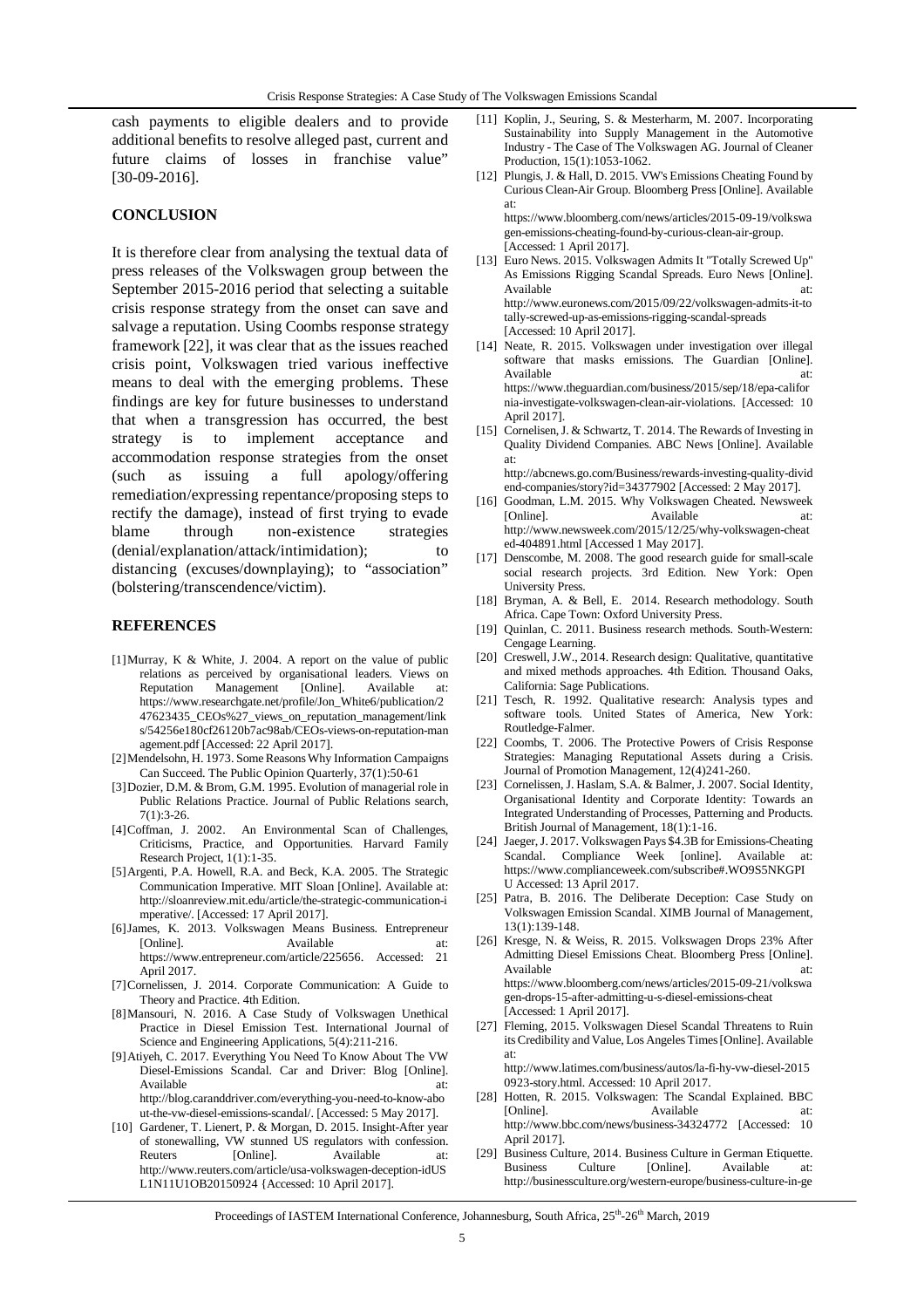rmany/business- etiquette-in-germany/ [Accessed 18 April 2017].

[30] Volkswagen, 2017. Strategy 2025 [Online]. Available at: https://www.volkswagenag.com/en/group/strategy.html [Accessed: 21 April 2017].

[31] Auto Express UK, 2015. VW Emissions Scandal Recalls Compensation: Is Your Car Affected? Auto Express UK [Online]. Available at: http://www.autoexpress.co.uk/volkswagen/92893/vw-emissions -scandal-recalls-compensation-is-your-car-affected-latest-news. [Accessed: 6 May 2017].

## **ADDENDUM A – VOLKSWAGEN US PRESS**

| <b>RELEASE</b>                                 |                                                                                                                                                             |                          |  |  |
|------------------------------------------------|-------------------------------------------------------------------------------------------------------------------------------------------------------------|--------------------------|--|--|
| VOLKSWAGEN US PRESS RELEASE SEPTMBER 2015-2016 |                                                                                                                                                             |                          |  |  |
| <b>DATE</b>                                    | PRESS RELEASE                                                                                                                                               | <b>CRISIS RESPONSE</b>   |  |  |
| SEP 18, 2015                                   | VOLKSWAGEN<br><b>STATEMENT</b><br><b>EPA</b><br>REGARDING<br><b>INVESTIGATION</b>                                                                           | NON-EXISTANT             |  |  |
| SEP 20, 2015                                   | STATEMENT OF PROF. DR. MARTIN WINTERKORN, CEO                                                                                                               | <b>DISTANCING</b>        |  |  |
| SEP 23, 2015                                   | OF VOLKSWAGEN AG<br>STATEMENT BY PROF. DR. WINTERKORN                                                                                                       | <b>DISTANCING</b>        |  |  |
| SEP 23, 2015                                   | STATEMENT FROM THE EXECUTIVE COMMITTEE OF                                                                                                                   | NON-EXISTANT             |  |  |
|                                                | VOLKSWAGEN AG'S SUPERVISORY BOARD                                                                                                                           |                          |  |  |
| SEP 25, 2015                                   | <b>OF</b><br><b>THE</b><br>MATTHIAS MÜLLER APPOINTED<br><b>CEO</b><br><b>VOLKSWAGEN GROUP</b>                                                               | <b>ASSOCIATION</b>       |  |  |
| SEP 25, 2015                                   | THE VOLKSWAGEN GROUP IS RESTRUCTURING:<br>SUPERVISORY BOARD PASSES RESOLUTIONS FOR NEW<br><b>ORGANIZATION</b>                                               | <b>ASSOCIATION</b>       |  |  |
| SEP 25, 2015                                   | STATEMENT BY THE SUPERVISORY BOARD OF<br>VOLKSWAGEN AG                                                                                                      | <b>DISTANCING</b>        |  |  |
| SEP 25, 2015                                   | DR. HERBERT DIESS, CEO OF THE VOLKSWAGEN<br>PASSENGER CARS BRAND, EXPLAINS: "WE ARE<br>WORKING AT FULL SPEED ON A SOLUTION."                                | <b>ASSOCIATION</b>       |  |  |
| OCT 1, 2015                                    | STATEMENT FROM THE EXECUTIVE COMMITTEE OF<br><b>VOLKSWAGEN</b><br>AG'S<br><b>SUPERVISORY</b><br><b>BOARD</b><br>FOLLOWING ITS MEETING ON SEPTEMBER 30, 2015 | <b>DISTANCING</b>        |  |  |
| OCT 6, 2015                                    | MATTHIAS MÜLLER: "WE WILL OVERCOME THIS<br><b>CRISIS"</b>                                                                                                   | NON-EXISTANT             |  |  |
| OCT 8, 2015                                    | TESTIMONY OF MICHAEL HORN BEFORE THE HOUSE                                                                                                                  | ACCEPTANCE AND           |  |  |
|                                                | ON<br>ENERGY<br><b>AND</b><br><b>COMMERCE</b><br><b>COMMITTEE</b><br><b>SUBCOMMITTEE</b><br>ON<br><b>OVERSIGHT</b><br><b>AND</b><br><b>INVESTIGATIONS</b>   | <b>ACCOMMODATION</b>     |  |  |
| OCT 13, 2015                                   | VOLKSWAGEN BRAND BOARD OF MANAGEMENT                                                                                                                        | ACCEPTANCE AND           |  |  |
|                                                | TAKES STRATEGIC DECISIONS<br>TESTIMONY OF CHRISTIAN KOCH BEFORE THE                                                                                         | <b>ACCOMMODATION</b>     |  |  |
| OCT 29, 2015                                   | TENNESSEE SENATE COMMITTEE ON FINANCE, WAYS<br>AND MEANS APPROPRIATIONS SUBCOMMITTEE                                                                        | <b>ASSOCIATION</b>       |  |  |
| NOV 15, 2015                                   | VOLKSWAGEN TO PROVIDE GOODWILL PACKAGE TO<br>U.S. 2.0L TDI OWNERS AFFECTED BY EMISSIONS ISSUE                                                               | <b>ASSOCIATION</b>       |  |  |
| DEC 8, 2015                                    | PRESS CONFERENCE ON DECEMBER 10TH 2015                                                                                                                      | <b>ASSOCIATION</b>       |  |  |
| JAN 11, 2016                                   | MATTHIAS MÜLLER: "THE USA IS AND REMAINS A<br>CORE MARKET FOR THE VOLKSWAGEN GROUP."                                                                        | <b>ASSOCIATION</b>       |  |  |
| JAN 11, 2016                                   | VOLKSWAGEN OF AMERICA TO EXTEND GOODWILL<br>PACKAGE TO U.S.TOUAREG TDI OWNERS AFFECTED<br>BY EMISSIONS ISSUE                                                | <b>ASSOCIATION</b>       |  |  |
| FEB 4, 2016                                    | DAVID DETWEILER APPOINTED NEW EXECUTIVE VICE<br>PRESIDENT AND GENERAL COUNSEL                                                                               | <b>ASSOCIATION</b>       |  |  |
| APR 21, 2016                                   | <b>VOLKSWAGEN</b><br><b>STATEMENT</b><br><b>REGARDING</b><br>TDI                                                                                            | <b>ACCEPTANCE</b><br>AND |  |  |
|                                                | AGREEMENTS IN PRINCIPLE                                                                                                                                     | <b>ACCOMMODATION</b>     |  |  |
| MAY 24, 2016                                   | VOLKSWAGEN STATEMENT REGARDING MAY 24, 2016                                                                                                                 | ACCEPTANCE AND           |  |  |
|                                                | DIESEL STATUS CONFERENCE                                                                                                                                    | <b>ACCOMMODATION</b>     |  |  |